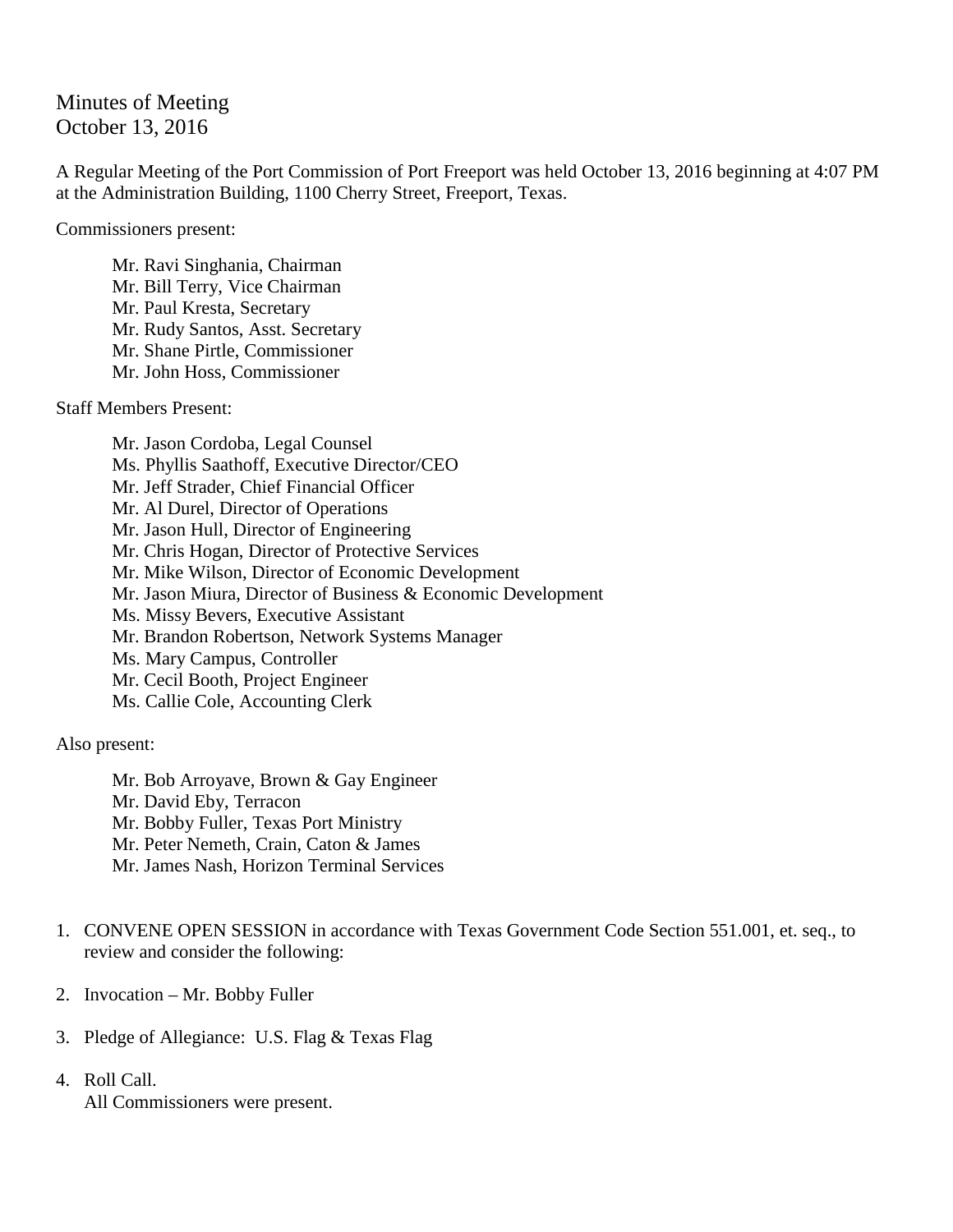- 5. Safety Moment Mr. Chris Hogan
- 6. Approval of minutes from the Regular Meeting held September 22, 2016.

A motion was made by Commissioner Kresta to approve the minutes as presented. The motion was seconded by Commissioner Santos with all Commissioners present voting in favor of the motion.

7. Upcoming Meetings: October 14 – Port Commission Workshop November 10 – Port Commission Meeting December 1 – Port Commission Meeting

Commissioner Singhania noted the upcoming meeting dates and also stated that the Board workshop tomorrow morning will be at Columbia Lakes beginning at 9:00 a.m.

- 8. Reports from Executive Staff:
	- A. Receive report from Executive Director/CEO on activities and matters related to administrative affairs. Port tenant updates, USCOE, rail issues, AAPA Committees, leases, contracts, upcoming Port and civic events and other related administrative affairs.

Ms. Saathoff acknowledged all the Ports along the East Coast who have felt the effects of Hurricane Matthew. She then highlighted a few items from the operational activity report stating that overall ship calls were up 3.6% for the year. Tonnage surpassed \$3 million tons which is up 2% from the prior year. Breaking out the bulk limestone separately, this commodity was down about 14% due to difficult rain periods in the Summer. Other commodities (without the limestone) were up almost 22% over the prior year with total container activity tonnage up 3.8% and more importantly, loaded exports were up 8.4%.

Texas Ports Association hired Martin & Associates to do a comprehensive economic impact study for Texas Ports, which has been released, and shows 563 million tons of cargo moved through this state's ports in 2015 creating 1,562,000 jobs that generated a total economic value of \$368.7 billion for the state.

Ms. Saathoff also noted that the October 6 Open House was very successful and shared a few pictures from the evening.

Commissioner Singhania asked about the October 18<sup>th</sup> visit by Congressman Weber's Legislative Director Artur Suchorzewski. Ms. Saathoff stated that he has requested a tour of the Port and will be here the afternoon of the 18<sup>th</sup> at 1:00. Commissioner Singhania noted that he will be out of town and asked if other Commissioners are available to please attend.

B. Receive report from Chief Financial Officer on monthly activity and matters related to financial results, investments, insurance, leases, real property matters and other related administrative affairs.

Mr. Strader gave a brief financial presentation and update to the Commission.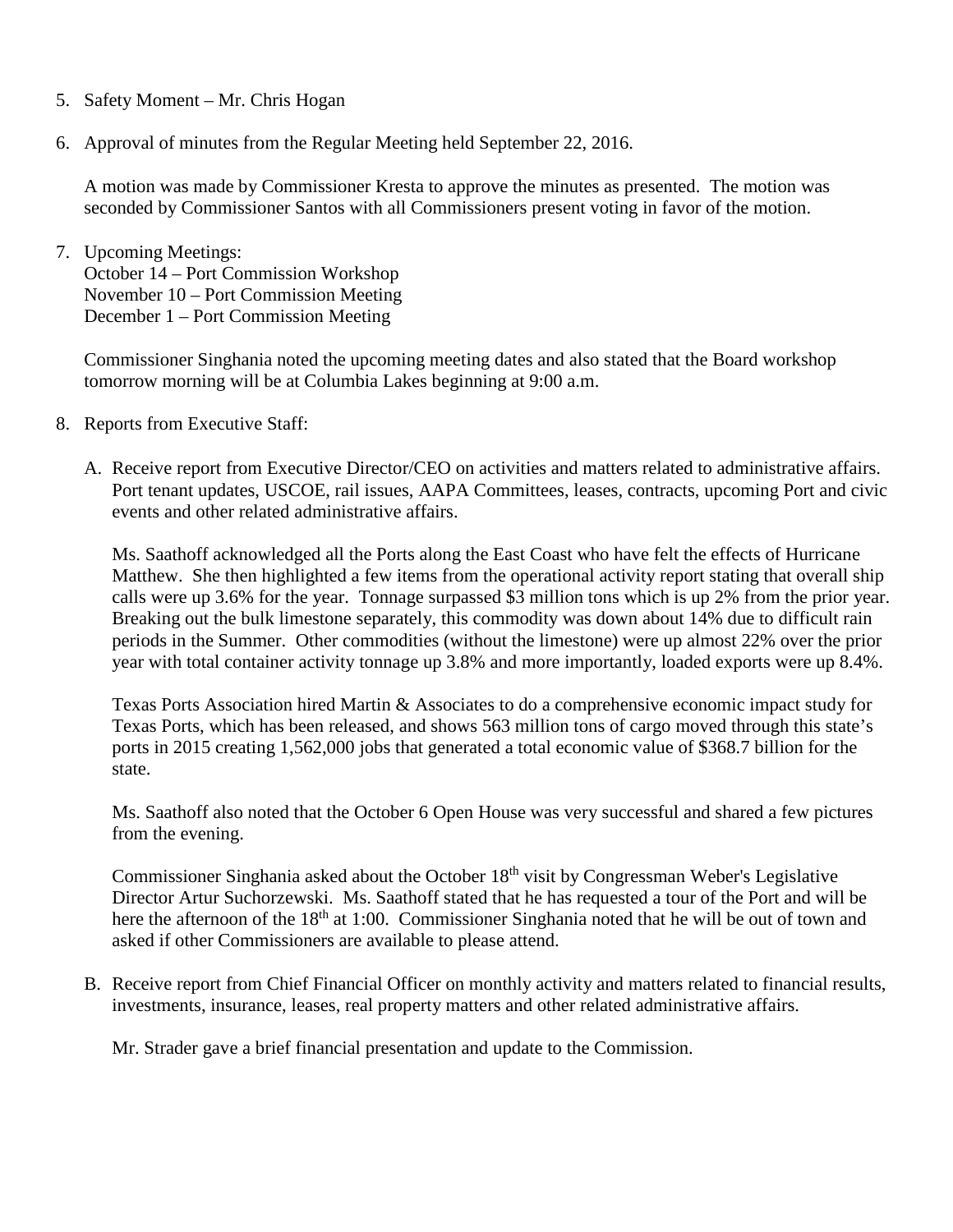C. Receive report Director of External/Governmental Affairs on activities and matters related to federal, state and local governmental affairs, Port tenant updates, USCOE, rail issues, HGAC/TPC, Committees, upcoming Port and civic events and other related governmental affairs

Ms. Kile was absent from the meeting but submitted a written report to the Board.

D. Receive report from Director of Engineering on activities and matters related to Freeport Harbor Federal Channel, capital projects and other projects, Hydrographic Report and other related facility engineering matters.

Mr. Hull reported the Corps' contractor has almost completed this year's annual maintenance dredging and has about two more weeks of work left. He also shared pictures of the Dock 2 flood wall removal progress as well as progress made on the 5<sup>th</sup> Street truck route and Terminal Street. He further reported that the contractor has not made the turning radius larger along 2nd Street because the property/pipeline easement is owned by Dow Chemical. Dow gave the City of Freeport consent to encroach with the city street but they did not release ownership of the right of way. Construction will resume once the release is received from the City.

E. Receive report from Director of Operations on activities and matters related to operations, vessel activity, tonnage and other related port operation matters.

Mr. Durel went over charts from his report which included the total tonnage report for Oct-Sept. He stated that this is the first full year with Hoegh with the Port moving 62,479 vehicles this year. Truck traffic was about 70,000 trucks per year which averages to 270 trucks per day. Tenaris numbers are up a bit and will begin growing in January/February 2017. Vessel Calls and Lay Days show the Port moving 9 more vessels over the prior year. Mr. Durel calculated an average for October through fiscal year, and we are at 255,000 tons. Mr. Durel also noted where the Port is now only seeing two LNG ships per year, will see increases to 4 or 5 per month. Commissioner Singhania commented on the annual tonnage chart noting that even with the limestone numbers dropping almost 200,000 tons, the Port still exceeded \$3 million tons.

F. Receive report from Director of Protective Services on matters related to safety meetings/injury report, security meetings, EMS update and other related safety, security and environmental matters.

In addition to his report, Mr. Hogan reported that FEMA will be making modifications to the Port Security Grant this coming year. The modifications will be made to the application process to make it easier for us to fill out and them to review. They want to add an element to the application to have the Captain of the Ports review prior to submission. In addition, the 2015 Port Security Grant involves installing 3 poles for security cameras. Since the earth would be disturbed in this process, an environmental and historical preservation approval was needed. Mr. Hogan stated the approval finally came through and they will be able finally to move forward on the 2015 grant.

G. Receive report from Director of Business & Economic Development on activities and matters related to industry meetings and Port presentations, Port events, and other related trade development or community relation matters.

Mr. Miura stated that the Breakbulk Conference saw good attendance and made good connections. The Gateway of Americas Conference is up next and is being hosted by the U.S.-Panama Business Council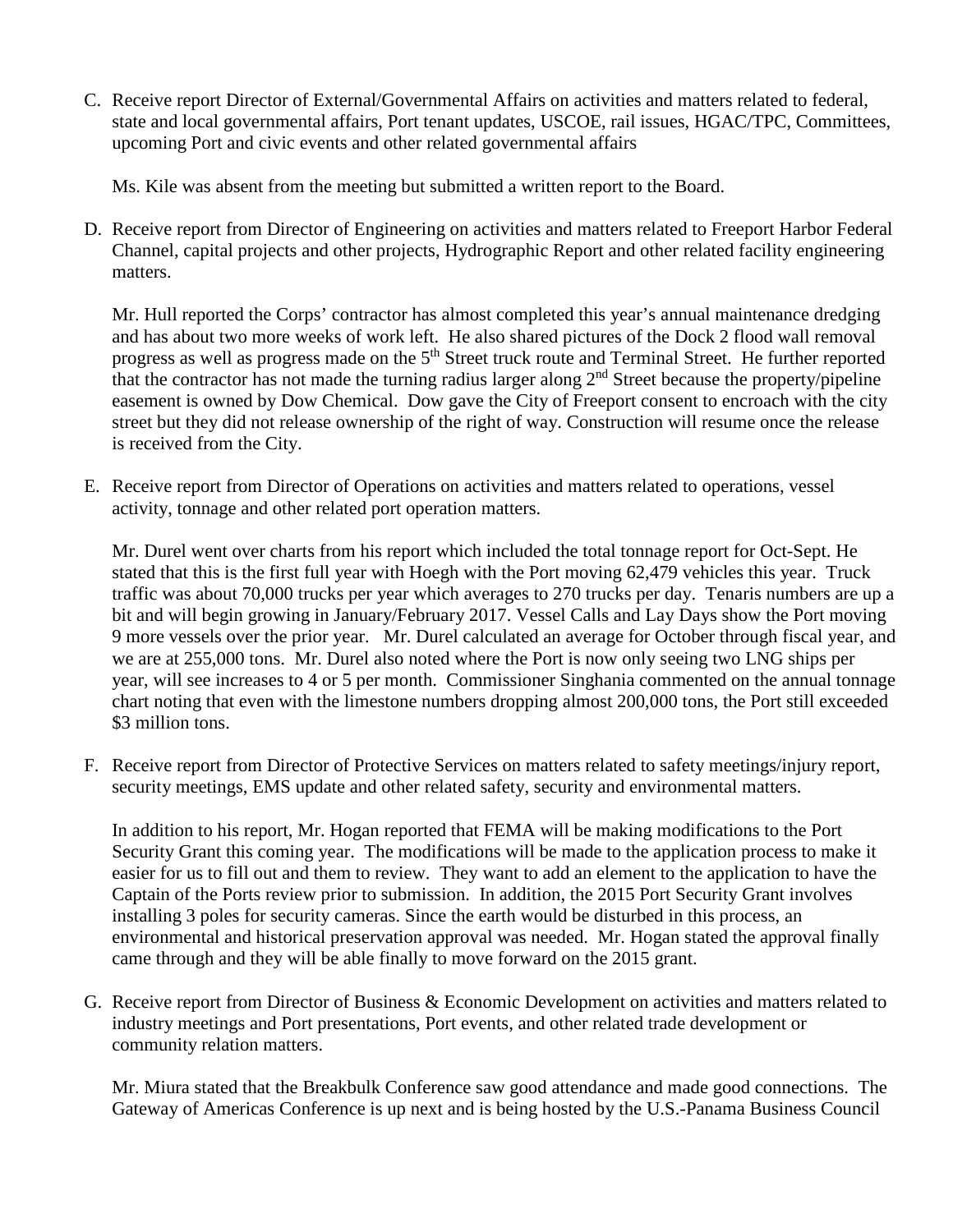October 24-26. Website visits are up and Mr. Miura asks that everyone visit the website to see the latest news. Tenaris will be hosting their Open House Thursday, October 26 at 5:00 p.m. in Bay City.

9. Receive report from Commissioners on matters related to meetings and conferences attended, Port presentations and other related Port Commission matters.

At this time, Commissioner Singhania presented Ms. Saathoff with a Congressional Record from the House of Representatives from October 6, 2016 acknowledging Ms. Saathoff in her new role as Executive Director/CEO for Port Freeport.

Commissioner Pirtle reported attending the Breakbulk Conference and echoed what Mr. Miura reported in that it was a successful event.

Commissioner Santos reported attending the legislative luncheon earlier in the day with Larry Taylor and Dennis Bonnen speaking.

Commissioner Hoss reported attending the Nexus Group meeting October 12.

Commissioner Singhania thanked everyone for a successful Open House October 6. He also mentioned the editorial published in The Facts today stating it was very positive. Additionally, he noted the Port Golf Tournament will be held Monday, October 17.

## 10. Public Comment

There were no comments from the public.

11. Approval of an Award of Contract for the Velasco Terminal, Backland Areas 5 and 6, Clearing and Stabilization project.

As a reminder, Mr. Hull stated that the scope of the project involves stabilization of 6.5 acres for additional lay down area. It also includes clearing 14 acres on Parcel 40 which is north of the drainage ditch. Five bids were received for this project with Sorrell Construction Equipment & Materials submitting the low bid. It is Mr. Hull's recommendation to award the contract to Sorrell Construction for an amount not to exceed \$503,942.00.

A motion was made by Commissioner Pirtle to award the contract. The motion was seconded by Commissioner Hoss with all Commissioners present voting in favor of the motion.

12. Approval to purchase limestone for the Velasco Terminal, Backland Areas 5 and 6, Clearing and Stabilization project.

Mr. Hull is requesting approval to purchase limestone from Vulcan Materials at the Port's contracted rate in an amount not to exceed \$280,942.00. This is amount is based on an estimated quantity that matches the estimated quantity in the bids at our contracted rate.

A motion was made by Commissioner Pirtle to approve the purchase. The motion was seconded by Commissioner Kresta with all Commissioners present voting in favor of the motion.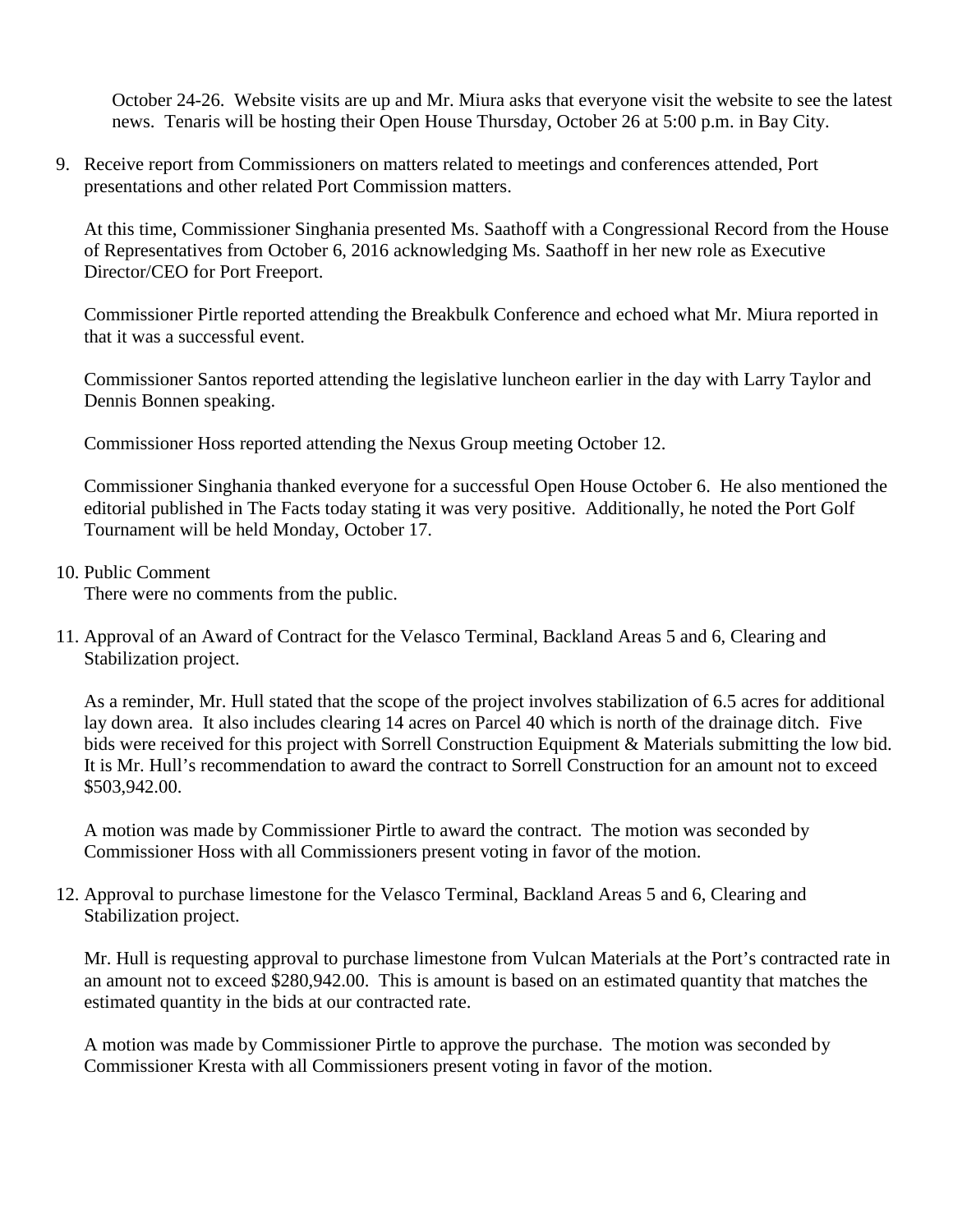13. Adoption of a Resolution expressing intent to finance expenditures incurred.

Mr. Strader explained that the resolution is in connection with the contracts just approved for Velasco Terminal. The contracts were set to be cash funded however, this resolution preserves the Port's ability, if at a later date, the decision is made to finance through a tax exempt bond issue. The resolution must be adopted prior to construction in order to make expenditures eligible.

A motion was made by Commissioner Terry to approve the resolution. The motion was seconded by Commissioner Kresta with all Commissioners present voting in favor of the motion.

14. Adoption of a resolution approving contribution to the Port Reserve for Capital Expenditures.

Mr. Strader stated that the Board created this reserve last year and established it to set aside funds that would equate the annual M&O tax levy. Per bond counsel's recommendation, modifications have been made in the language that will protect the Port and keep in compliance with its debt covenants. A motion was made by Commissioner Hoss to approve the resolution. The motion was seconded by Commissioner Terry with all Commissioners present voting in favor of the motion.

15. Discuss and consider granting authority to Executive Director/CEO Phyllis Saathoff to execute any and all documents necessary and required by Stewart Title to close the transactions on the following properties: 207 E. 7th Street, Freeport, TX (East End Property) and 319 W. 9th Street, Freeport, TX (9th Street Property) 310 E. 6th Street, Freeport, TX (East End Property) and 203 W. 9th Street, Freeport, TX (9th Street Property) 327 E. 7th Street, Freeport, TX (East End Property) and 222 W. 9th Street, Freeport, TX (9th Street Property) 527 E. 6th Street, Freeport, TX (East End Property) and 218 W. 9th Street, Freeport, TX (9th Street Property) 213 E. 7th Street, Freeport, TX (East End Property) and 315 W. 9th Street, Freeport, TX (9th Street Property) 221 E. 5th Street, Freeport, TX (East End Property) and 302 W. 9th Street, Freeport, TX (9th Street Property) 218 E. 6th Street, Freeport, TX (East End Property) and 318 W. 9th Street, Freeport, TX (9th Street Property) 302 E. 6th Street, Freeport, TX (East End Property) and 322 W. 9th Street, Freeport, TX (9th Street Property)

Mr. Strader stated that this approval would authorize Ms. Saathoff to executed closing documents for the eight transactions listed. We would simultaneously close on the East End property and then close on the Ninth Street property. Commissioners Pirtle and Hoss thanked the staff for the team effort put forth to make this happen.

A motion was made by Commissioner Pirtle to grant authority to the Executive Director/CEO. The motion was seconded by Commissioner Terry with all Commissioners present voting in favor of the motion.

16. Adoption of a resolution approving the acceptance of the Port's portion of proceeds received from high bidders on delinquent tax property held in trust by Brazoria County, Texas and authorizing the Chairman to join in conveyance to high bidders.

A motion was made by Commissioner Terry to approve the resolution. The motion was seconded by Commissioner Santos with all Commissioners present voting in favor of the motion.

17. Discuss and consider sponsorship level for the Gateway to Americas Conference 2016 being held October 24-26, 2016.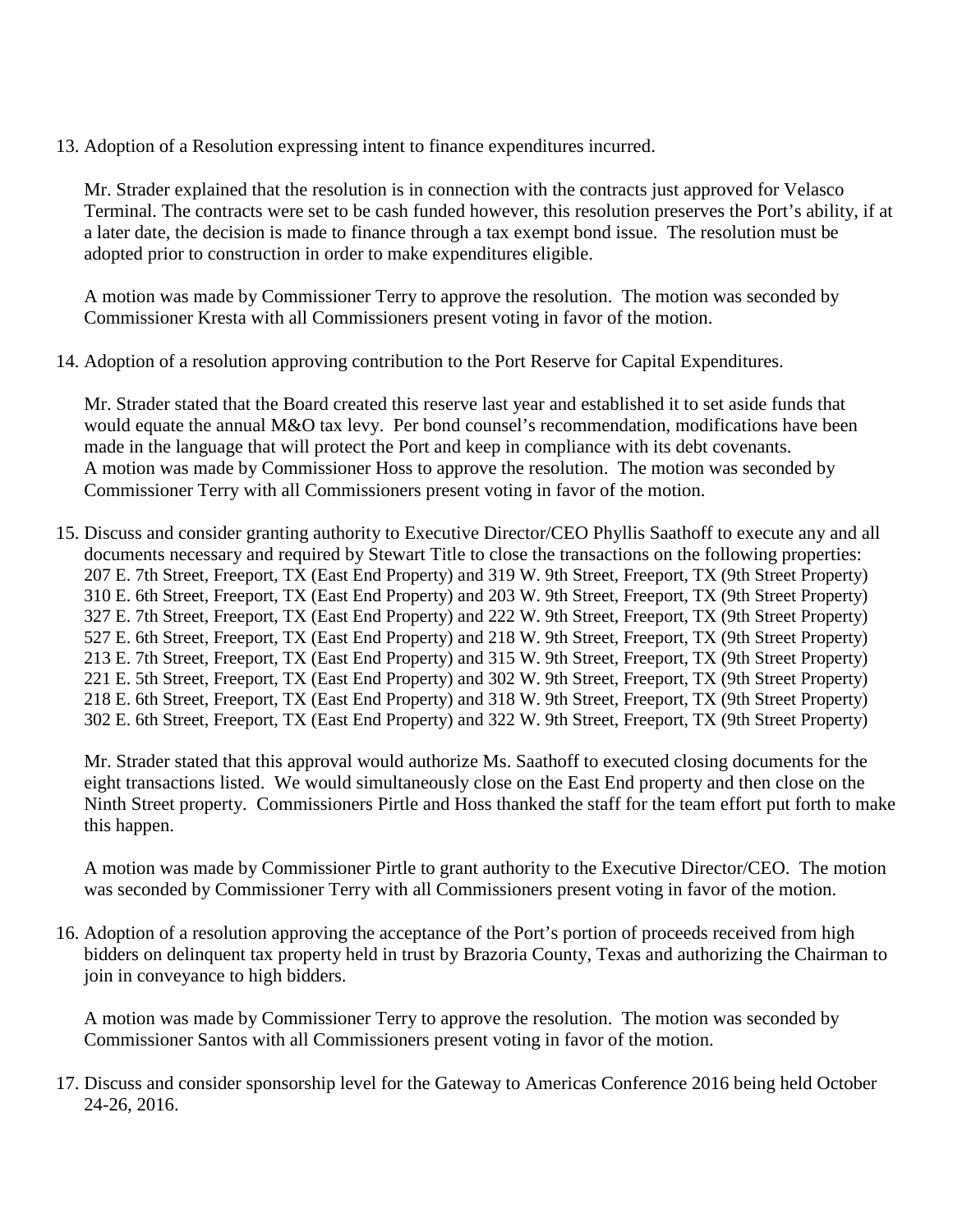Mr. Miura is requesting an increase in budget amount of \$2500 to meet the bronze sponsorship level of \$5000 for this conference. The U.S.-Panama Business Council will consider this a silver level sponsorship which will include all networking events, an exhibition hall booth, four attendee passes with all meals included.

A motion was made by Commissioner Hoss to approve the sponsorship. The motion was seconded by Commissioner Santos with all Commissioners present voting in favor of the motion.

18. Approval of Executive Director/CEO and Commissioner travel for the month of November, 2016.

Ms. Saathoff anticipates attending the USCOE Vertical Team Meeting related to the Channel Improvement Project November 28 in Washington, DC and expects one or more commissioners will attend.

A motion was made by Commissioner Terry to approve the travel. The motion was seconded by Commissioner Hoss with all Commissioners present voting in favor of the motion.

19. Update from staff regarding the Brazoria-Fort Bend Rail District and the Brazoria-Fort Bend Nexus Project Group.

Mr. Miura stated that the next meeting for the Rail District will be held October 21 in Richmond. Requests for qualifications will be distributed by Fort Bend County (FBC) within the next week. He added that we are still awaiting FBC's draft of proposed legislation. Three items will be proposed in the legislation and will include enabling the Rail District to enter into a public private partnership, enable the use of TZR's funds for future construction and allow Freight Shuttle to be included as part of the Rail District. Mr. Miura announced that Robert Worley has resigned his position from the Rail District Board.

Ms. Saathoff stated that the last Nexus Group meeting was more of a reporting of activities from the group with Commissioner Hoss reporting his attendance at the Senate Select Committee on Texas Ports held in September. A briefing on the hearing was given regarding attendance, who was invited to speak and mentioned that the project had received several comments during the hearing which was very positive. Mr. Worley's resignation from the Rail District was also reported and that it would November before a replacement would be appointed. Also reported to the group was the trip to Washington, DC where staff met with the Chief of Planning at the Corps Headquarters as well as meetings held with Senators, Representatives and their staff. A report was received from Ambassador Sosa that he attended a Governor Consulate summit in Oklahoma. In his presentation, he mentioned the project and the transportation corridor that is being developed, highlighting the need for adjacent states to build coalitions. The Secretary of State for Oklahoma has requested Ambassador Sosa make another trip back and Ms. Saathoff feels we should consider participating.

20. Receive briefing from staff on the Water Resources & Development Act 2016 and H.R. 5325 (Continuing Appropriations and Military Construction, Veterans Affairs, and Related Agencies Appropriations Act, 2017, and Zika Response and Preparedness Act) and the impacts to the Port Freeport channel projects.

Ms. Saathoff introduced Rich Worthington with Steinberg & Associates who joined the meeting via teleconference. Ms. Saathoff then stated that there are a number of things happening in Washington; one, Congress is under continuing resolution right now and the work that affects the Port is continuing and there are funds supporting that work under continuing resolution. There was concern because the office of management and budget sent down a directive last week to the Corps & the District offices to cease work being funded from carryover funds. A meeting was held with the Galveston District to discuss options and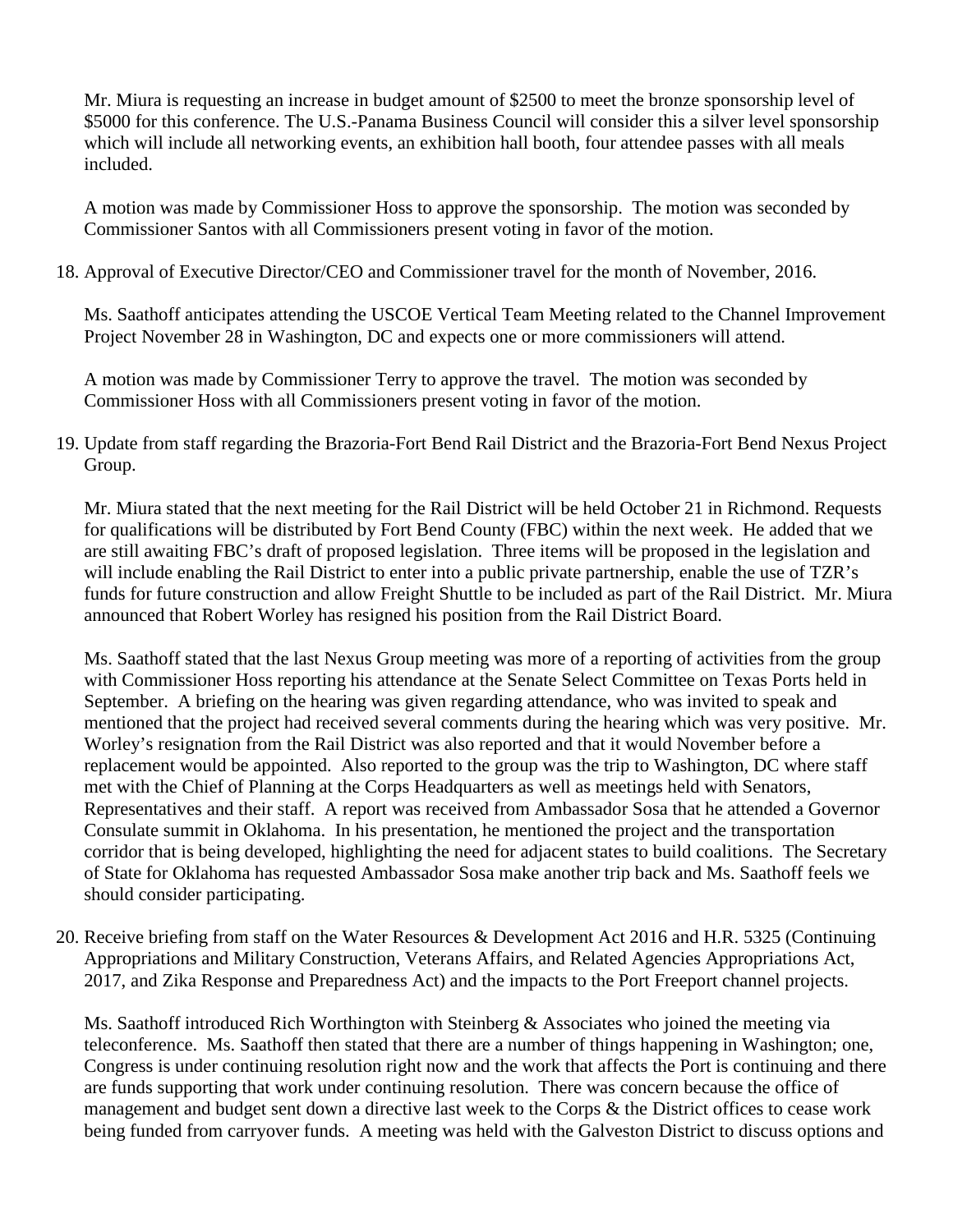they committed to continue work with local sponsor funds to keep the project on schedule. Fortunately, the restrictions were lifted by the end of the week. A letter was drafted and sent to our Congressional delegation in the event we needed to garner support in getting the restrictions lifted. In addition, the 2016 Water Resources & Development Act bills were passed both by the Senate and the House. The Senate version is a bit more progressive/favorable to the Ports. While both bills seek to increase the funding that would come out of the harbor maintenance tax directly into the system for dredging maintenance work, there were some things stripped from the bill that would have made this a mandatory spending provision after 10 years. Ms. Saathoff then asked Rich to highlight some of the things that might benefit the Port should they end up in the final bill. Mr. Worthington stated that one of the most significant provisions is in the Senate bill which is the change in non-federal cost sharing percentages. He also stated that the bills authorize six new navigation projects. That added to the existing inventory deepening and widening projects in WRDA 2014 brings the total up to 11 major projects that are now authorized and awaiting funding. In both bills, there are a number of new and expanded authorities for ports and other non-federal sponsors to advance funds, contribute funds for studies, projects and maintenance. This is an indication of where the port program is headed which is towards more non-federal participation. Mr. Worthington also referenced that harbor maintenance tax and continuing resolution Ms. Saathoff mentioned earlier in her comments.

- 21. EXECUTIVE SESSION in accordance with Subchapter D of the Open Meetings Act, Texas Government Code Section 551.001, et. seq., to review and consider the following:
	- A. Under authority of Section 551.071 (consultation with attorney) for discussion regarding:
		- 1. Consultation with attorney regarding tax abatement guidelines.
		- 2. Consultation with attorney regarding purchase contract for property at 314 E. Broad Street.
		- 3. Consultation with attorney regarding matters related to Port Freeport Tariff No. 5.
	- B. Under authority of Section 551.072 (deliberation of real property) for discussion regarding:
		- 1. Discussion regarding the terms and conditions of a Second Amendment to the Lease Agreement between Port Freeport and Mammoet USA South, Inc.
		- 2. The potential exchange, lease, or value of real property located Port Freeport, including but not limited to Parcels 7, 8, 10, 26, and 37.
		- 3. The potential purchase, exchange, lease or value of real property located at Port Freeport, including but not limited to the real property located at and contiguous to Berths 1, 2, 5 and 7.
		- 4. Discussion regarding the potential exchange, lease or value of real property located in Freeport, Texas, including but not limited to the area known as the East End of Freeport and bordered by the following streets: FM 1495; East 2<sup>nd</sup> Street; Terminal Street and East 8<sup>th</sup> Street in Freeport, Texas.
		- 5. The potential exchange, lease, or value of real property located at Port Freeport, including but not limited to Parcels 4, 5, 6, 9, 14, 19, 27, 34, and 38.
	- C. Under authority of Section 551.076 (deliberation of security matters) for discussion regarding:
		- 1. Discussion regarding issues related to the deployment, or specific occasions for implementation of security personnel or devices or security audit and services.
- 22. RECONVENE OPEN SESSION to review and discuss the following:
- 23. Approval of a purchase contract for property located at 314 E. Broad Street.

A motion was made by Commissioner Pirtle to approve the purchase contract. The motion was seconded by Commissioner Santos with all Commissioners present voting in favor of the motion.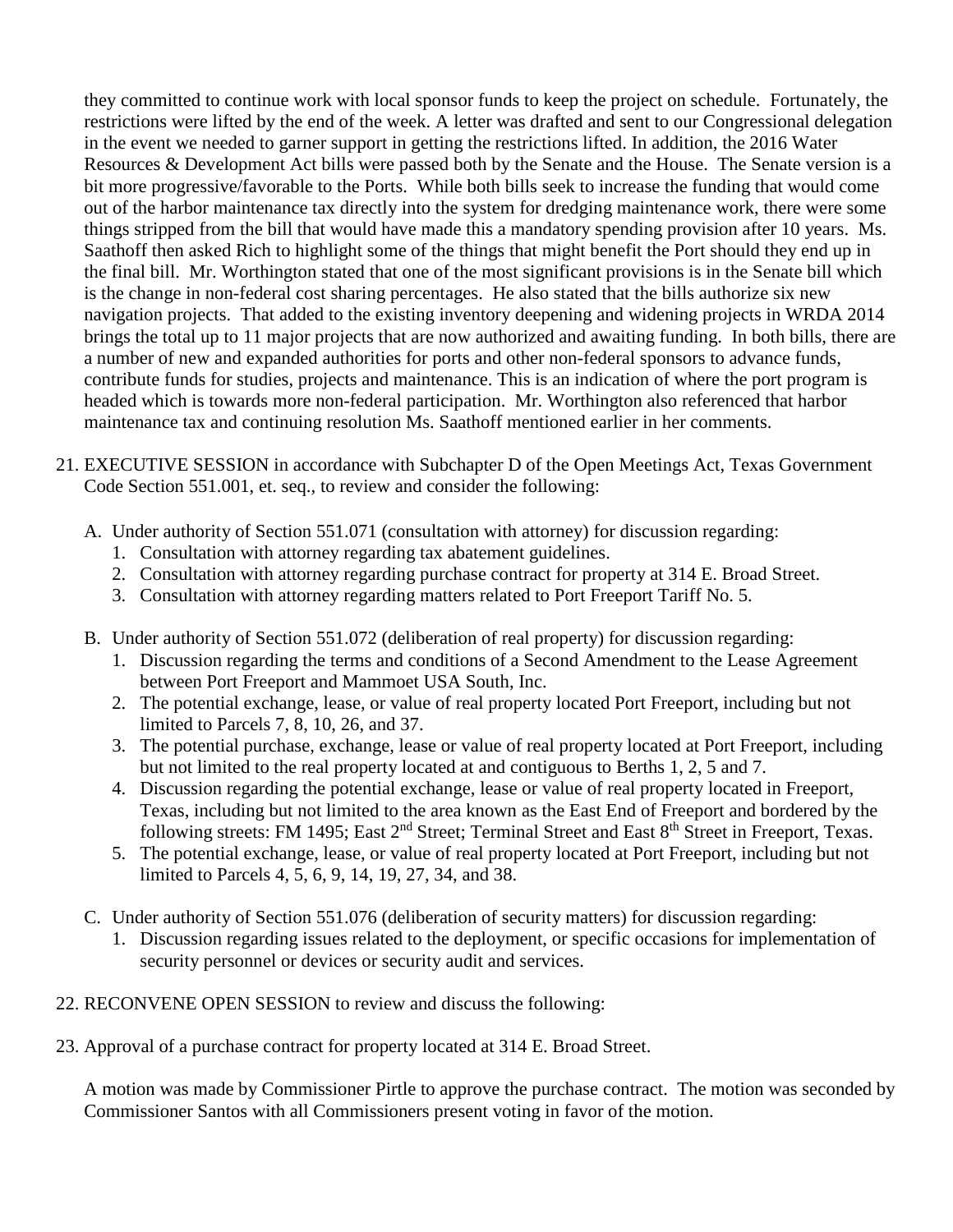24. Discuss and consider approval of Port Freeport tax abatement guidelines.

A motion was made by Commissioner Terry to approve the guidelines and resolution as presented. The motion was seconded by Commissioner Santos with all Commissioners present voting in favor of the motion.

25. Discuss and consider ratification of the prior approval of the following tax abatement agreements: BASF Corporation Reinvestment Zone No. 15; Trinity Turbine Technology, LP; Amended BASF Corporation Reinvestment Zone No. 15; Phillips 66 Company Reinvestment Zone 6; Modification & Assignment of BASF Corporation No. 14; Dow Chemical Company Reinvestment Zone No. 1; Praxair, Inc. Reinvestment Zone No. 1.

Commissioner Singhania noted for the record that he would abstain from any discussion or vote related to BASF Corporation and Commissioners Terry and Kresta will abstain from any discussion or vote related to Phillips 66. Commissioner Pirtle stated he will abstain from any discussion or vote related to Dow Chemical. Mr. Cordoba stated that each agreement will be taken separately. With Commissioner Singhania stepping out of the room, Commissioner Hoss made a motion to approve and ratify the tax abatement agreement for BASF Corporation Reinvestment Zone No. 15 and the Amended BASF Corporation Reinvestment Zone No. 15. The motion was seconded by Commissioner Pirtle with all Commissioners present voting in favor of the motion, and Commissioner Singhania abstaining.

Commissioner Hoss made a motion to approve and ratify the tax abatement agreement for the Modification & Assignment of BASF Corporation Reinvestment Zone No. 14. The motion was seconded by Commissioner Kresta with all Commissioners present voting in favor of the motion, and Commissioner Singhania abstaining.

With Commissioners Terry and Kresta stepping out of the room, Commissioner Hoss made a motion to approve and ratify the tax abatement agreement for Phillips 66 Reinvestment Zone No. 6. The motion was seconded by Commissioner Santos with all Commissioners present voting in favor of the motion, and Commissioners Terry and Kresta abstaining.

Commissioner Hoss made a motion to approve and ratify the tax abatement agreement with Trinity Turbine Technology LP. The motion was seconded by Commissioner Santos with all Commissioners present voting in favor of the motion.

Commissioner Hoss made a motion to approve and ratify the tax abatement agreement with Praxair, Inc. Reinvestment Zone No. 1. The motion was seconded by Commissioner Kresta with all Commissioners present voting in favor of the motion.

With Commissioner Pirtle stepping out of the room, Commissioner Hoss made a motion to approve and ratify the tax abatement agreement for The Dow Chemical Company Reinvestment No. 1. The motion was seconded by Commissioner Santos with all Commissioners present voting in favor of the motion, and Commissioner Pirtle abstaining.

26. Approval of a Second Amendment to the Lease Agreement between Port Freeport and Mammoet USA South, Inc.